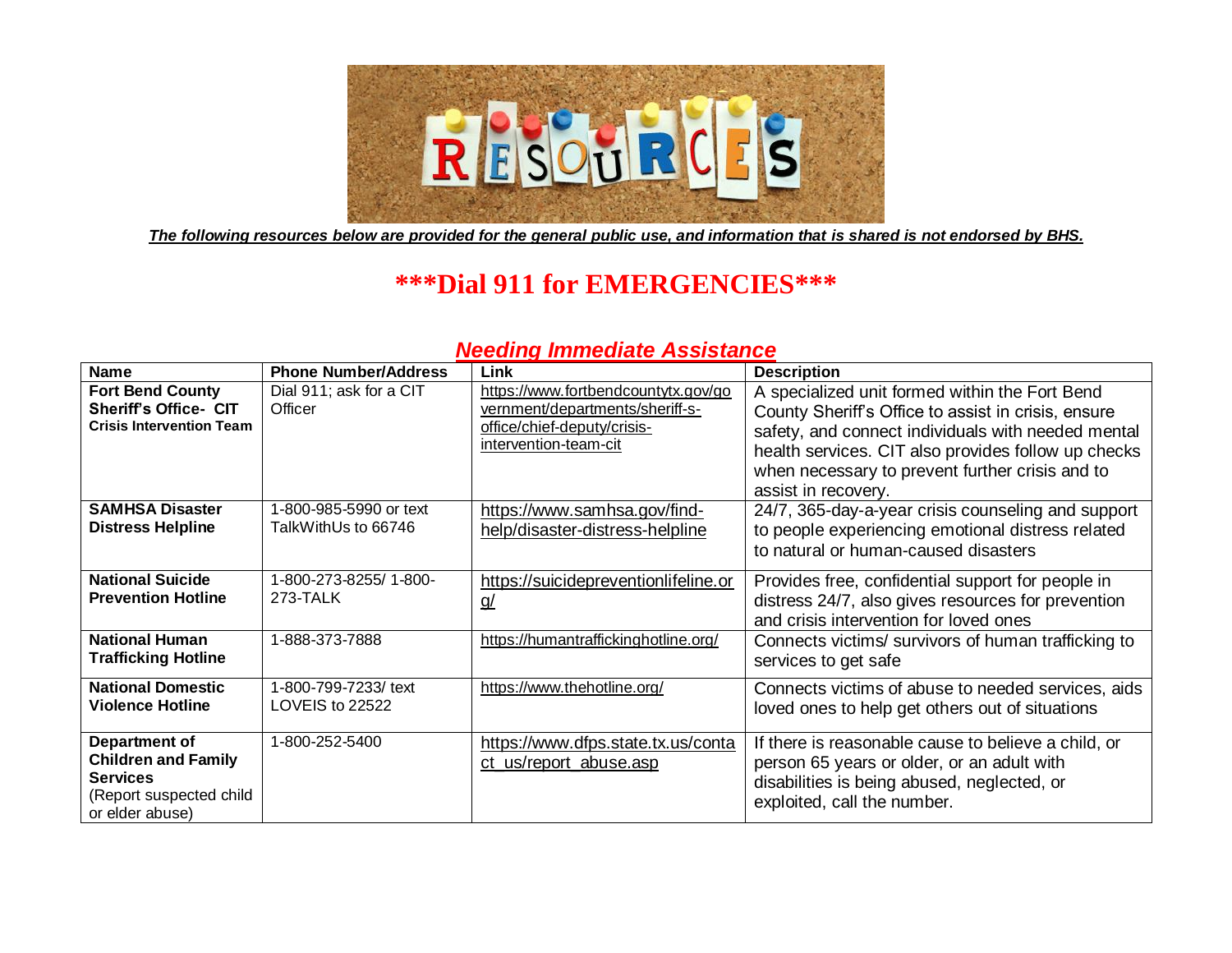| <b>Name</b>                                                         | <b>Phone Number/Address</b>                                                                                              | Link                                                                | <b>Description</b>                                                                                                                                                                                                                                                                          |  |  |
|---------------------------------------------------------------------|--------------------------------------------------------------------------------------------------------------------------|---------------------------------------------------------------------|---------------------------------------------------------------------------------------------------------------------------------------------------------------------------------------------------------------------------------------------------------------------------------------------|--|--|
| <b>Behavioral Health</b>                                            |                                                                                                                          |                                                                     |                                                                                                                                                                                                                                                                                             |  |  |
| <b>AccessHealth</b>                                                 | Richmond: 281-342-4530<br>Missouri City: 281-969-1800<br>Stafford: 281-261-0182                                          | https://www.myaccesshealth.org/                                     | Provides affordable, discounted healthcare<br>services (accepts Medicaid, Medicare, CHIP, and<br>Private insurances); 5 Clinics/ Locations Across<br>Fort Bend County.                                                                                                                      |  |  |
| Texana                                                              | 281-239-1300<br>Crisis Hotline: 1-800-633-5686                                                                           | https://www.texanacenter.com/                                       | Provides an Extended Observation Unit and Crisis<br>Residential Unit for adults who are low income,<br>uninsured, or Medicaid holders; only accessed by<br>calling the crisis hotline first                                                                                                 |  |  |
|                                                                     |                                                                                                                          | <b>Counseling Resources</b>                                         |                                                                                                                                                                                                                                                                                             |  |  |
| <b>Catholic Charities</b><br><b>Counseling</b><br><b>Services</b>   | Mamie George Community<br>Center (make appt) Phone:<br>281-202-6200<br>Main Phone: 713-526-4611<br>(8AM to 5PM Weekdays) | https://catholiccharities.org/                                      | Provides many healthcare services, including food<br>relief, shelter, free activities like exercise and arts<br>and crafts, immigration services, disaster recovery,<br>parenting, counseling, and education                                                                                |  |  |
| <b>Houston</b><br><b>Galveston</b><br><b>Institute</b>              | 713-526-8390                                                                                                             | https://hgicounseling.org/                                          | Offers counseling services to people of all needs,<br>includes phone and video services, bilingual<br>therapists available as well                                                                                                                                                          |  |  |
|                                                                     |                                                                                                                          | <b>COVID-19 Resources</b>                                           |                                                                                                                                                                                                                                                                                             |  |  |
| <b>COVID-19 24/7</b><br><b>Mental Health</b><br><b>Support Line</b> | 833-986-1919                                                                                                             | https://theharriscenter.org/COVID-<br>19-Support-Line-and-Resources | The Harris Center is operating the 24/7 statewide<br>COVID-19 mental health support line launched by<br>Texas Health and Human Services. The support<br>line offers trauma-informed support and<br>psychological first aid to those experiencing stress<br>and anxiety related to COVID-19. |  |  |
| <b>Fort Bend County</b><br><b>COVID-19 Website</b>                  | 281-633-7795<br><b>Call Center</b>                                                                                       | https://fort-bend-covid-19-response-<br>fbc-hhs.hub.arcgis.com/     | Hub for COVID-19 information, with a dashboard<br>for cases, School Guidelines, Masking Guidelines,<br>Travel advisories, and Vaccination locations                                                                                                                                         |  |  |
| <b>Fort Bend County</b><br><b>Call Center</b>                       | 281-633-7795<br><b>Vaccination Hotline:</b><br>832-471-1373                                                              | Fort Bend COVID-19 Response<br>(arcgis.com)                         | Call to ask about COVID-19, call to schedule<br>COVID-19 testing appointments (symptoms or no<br>symptoms)                                                                                                                                                                                  |  |  |

## *Needing Assistance*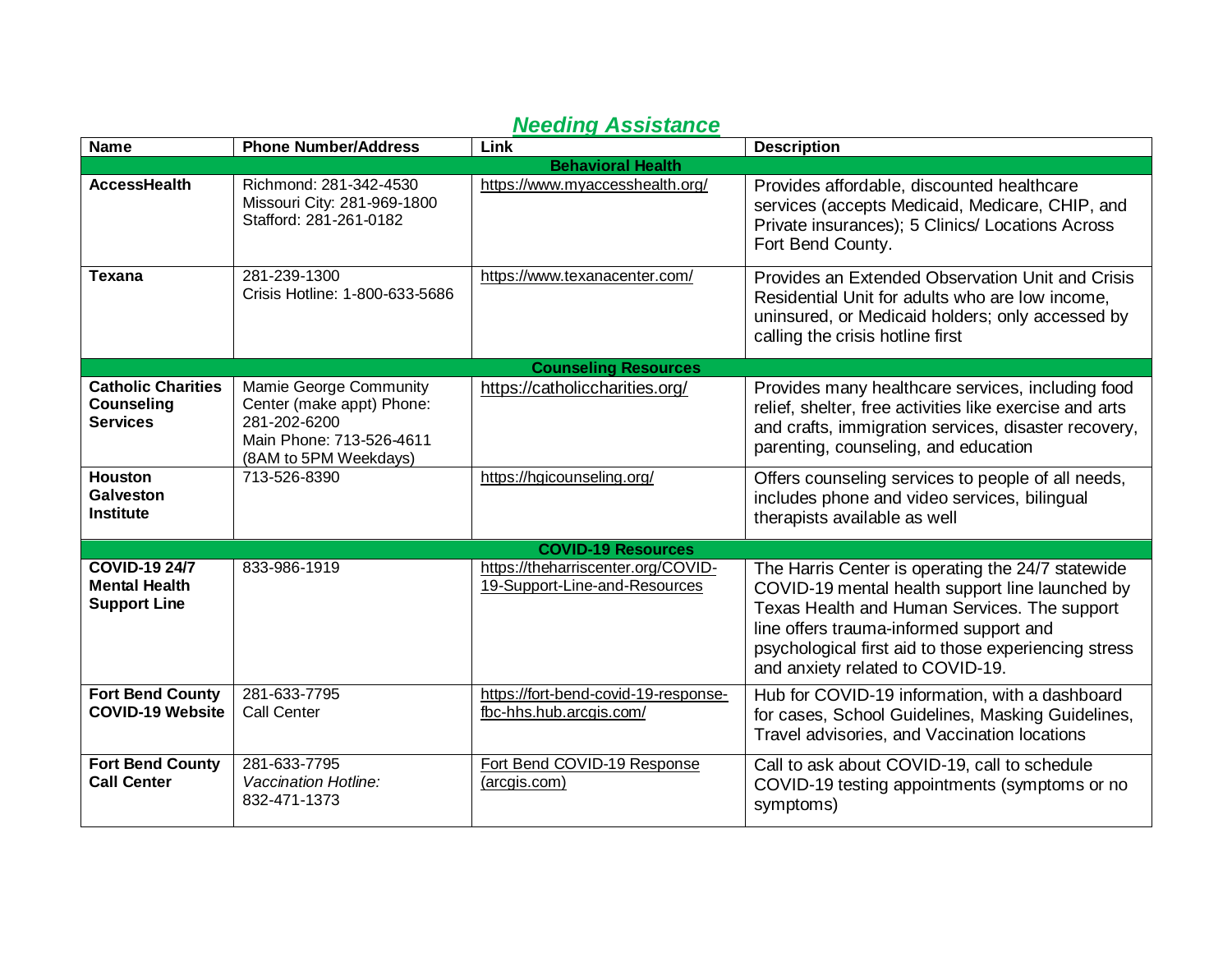| <b>COVID</b><br><b>Emergency Rental</b><br><b>Assistance</b><br>Program               | 281-238-2273                                                                                                 | https://fortbend-<br>era.powerappsportals.us/tenant/                                                                                                   | The County has established a new ERA program<br>to provide assistance to eligible households. If you<br>are a Fort Bend County resident and meet income<br>eligibility requirements, you are encouraged to<br>apply. It will provide rent and/or utility assistance<br>for up to 12 months or until funds are exhausted. |  |  |
|---------------------------------------------------------------------------------------|--------------------------------------------------------------------------------------------------------------|--------------------------------------------------------------------------------------------------------------------------------------------------------|--------------------------------------------------------------------------------------------------------------------------------------------------------------------------------------------------------------------------------------------------------------------------------------------------------------------------|--|--|
|                                                                                       |                                                                                                              | <b>Fort Bend County Resources</b>                                                                                                                      |                                                                                                                                                                                                                                                                                                                          |  |  |
| <b>Fort Bend Crisis</b><br><b>Intervention Team</b><br>Non-Emergency<br><b>Number</b> | 281-341-4665 and ask for CIT                                                                                 | https://www.fortbendcountytx.gov<br>/government/departments/behavi<br>oral-health-services/behavioral-<br>health-programs/crisis-<br>intervention-team | A specialized unit formed within the Fort Bend<br>County Sheriff's Office to assist in crisis, ensure<br>safety, and connect individuals with needed mental<br>health services. CIT also provides follow up checks<br>when necessary to prevent further crisis and to<br>assist in recovery.                             |  |  |
| <b>Fort Bend Public</b><br><b>Transportation</b><br><b>Services-Transit</b>           | To schedule a ride call: 281-<br>633-RIDE (Monday- Friday) or<br>1-866-751-TRIP                              | https://www.fortbendcountytx.gov<br>/government/departments/public-<br>transportation/services/demand-<br>response-service                             | FBC offers scheduled, shared bus rides for<br>residents, to and from any location within Fort<br>Bend County. Commuter services are also<br>available to the Texas Medical Center, Greenway<br>Plaza, and the Galleria from Fort Bend.                                                                                   |  |  |
| <b>Fort Bend</b><br><b>Department Social</b><br><b>Services</b>                       | Rosenberg Location: 281-342-<br>3502<br>Missouri City Annex: 281-403-<br>8050<br>Katy Location: 281-238-1412 | https://www.fortbendcountytx.gov/go<br>vernment/departments/county-<br>administration/public-transportation                                            | Offers assistance with emergency food, transitional<br>supportive housing, medication, unmet emergency<br>needs, utilities, rent/ mortgage, emergency shelter,<br>benefits, case management, and burials                                                                                                                 |  |  |
| <b>Fort Bend County</b><br><b>Health and Human</b><br><b>Services</b>                 | 281-341-6624                                                                                                 | https://www.fortbendcountytx.gov<br>/government/departments/health-<br>and-human-services                                                              | Offers aid in natural disasters, deals with public<br>health crises (specifically COVID-19 as of now),<br>public health protection (general vaccines), animal<br>regulations, and short term financial relief in<br>response to disasters                                                                                |  |  |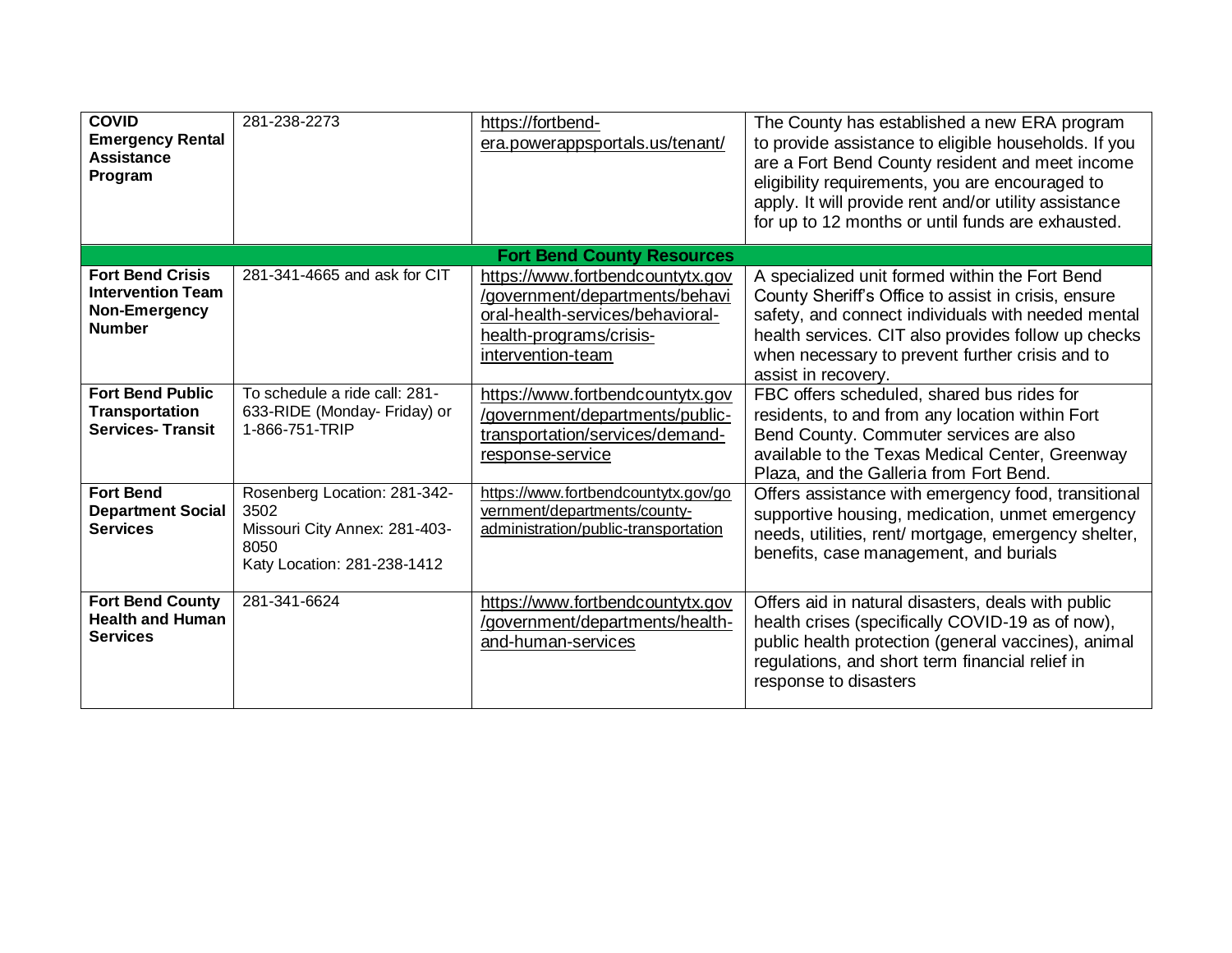

### United Way Fort Bend County Service Center (281) 207-2300 **NEED HELP NOW** For 24-hr. Information and Referral Service - Call 2-1-1 Texas United Way Helpline

#### **United Way of Greater Houston**

| <b>ABUSE (Children, Disabled, Elderly)</b>                                        |  |
|-----------------------------------------------------------------------------------|--|
|                                                                                   |  |
| <b>ADOPTION</b>                                                                   |  |
|                                                                                   |  |
|                                                                                   |  |
|                                                                                   |  |
| <b>ANGER MANAGEMENT</b>                                                           |  |
|                                                                                   |  |
| <b>DAY CARE</b>                                                                   |  |
|                                                                                   |  |
|                                                                                   |  |
|                                                                                   |  |
| <b>DISASTER</b>                                                                   |  |
|                                                                                   |  |
|                                                                                   |  |
| <b>EDUCATION</b>                                                                  |  |
| Baker-Ripley - Early Head Start/ Head Start Program (Stafford)(832) 759-5238      |  |
|                                                                                   |  |
| <b>EMPLOYMENT/THRIVE SERVICES</b>                                                 |  |
|                                                                                   |  |
|                                                                                   |  |
|                                                                                   |  |
|                                                                                   |  |
| <b>FINANCIAL AND EMERGENCY ASSISTANCE</b>                                         |  |
|                                                                                   |  |
|                                                                                   |  |
|                                                                                   |  |
|                                                                                   |  |
|                                                                                   |  |
|                                                                                   |  |
|                                                                                   |  |
|                                                                                   |  |
| Texas Department of Human Services - (TANF, Food Stamps, Medicaid) (281) 342-8651 |  |
|                                                                                   |  |
|                                                                                   |  |
| <b>HEALTH CARE SERVICES</b>                                                       |  |
|                                                                                   |  |
|                                                                                   |  |
|                                                                                   |  |
|                                                                                   |  |
|                                                                                   |  |
|                                                                                   |  |
| 281) 261-9199 (281) 261-9199 (281) 261-9199 (281) 261-9199 (281) 261-9199         |  |
| <b>HOUSING</b>                                                                    |  |
|                                                                                   |  |
| <b>HOME REPAIRS</b>                                                               |  |
|                                                                                   |  |
|                                                                                   |  |
|                                                                                   |  |

| <b>LEGAL SERVICES</b>         |  |
|-------------------------------|--|
|                               |  |
|                               |  |
|                               |  |
|                               |  |
| <b>MEDICAL, SPECIAL NEEDS</b> |  |
|                               |  |
|                               |  |
|                               |  |
|                               |  |
| <b>MENTAL HEALTH SERVICES</b> |  |
|                               |  |
|                               |  |
|                               |  |
|                               |  |
|                               |  |
| <b>PARENTING CLASS</b>        |  |
|                               |  |
| <b>PREGNANCY RELATED</b>      |  |
|                               |  |
|                               |  |
|                               |  |
|                               |  |
|                               |  |
| <b>SHELTER</b>                |  |
|                               |  |
|                               |  |
| <b>SENIOR SERVICES</b>        |  |
|                               |  |
|                               |  |
|                               |  |
| <b>SUBSTANCE ABUSE</b>        |  |
|                               |  |
| <b>SUICIDE AND DEPRESSION</b> |  |
|                               |  |
| <b>YOUTH SERVICES</b>         |  |
|                               |  |
|                               |  |
|                               |  |
|                               |  |
|                               |  |
|                               |  |
|                               |  |
| <b>TRANSPORTATION</b>         |  |
| ٠                             |  |
|                               |  |
|                               |  |